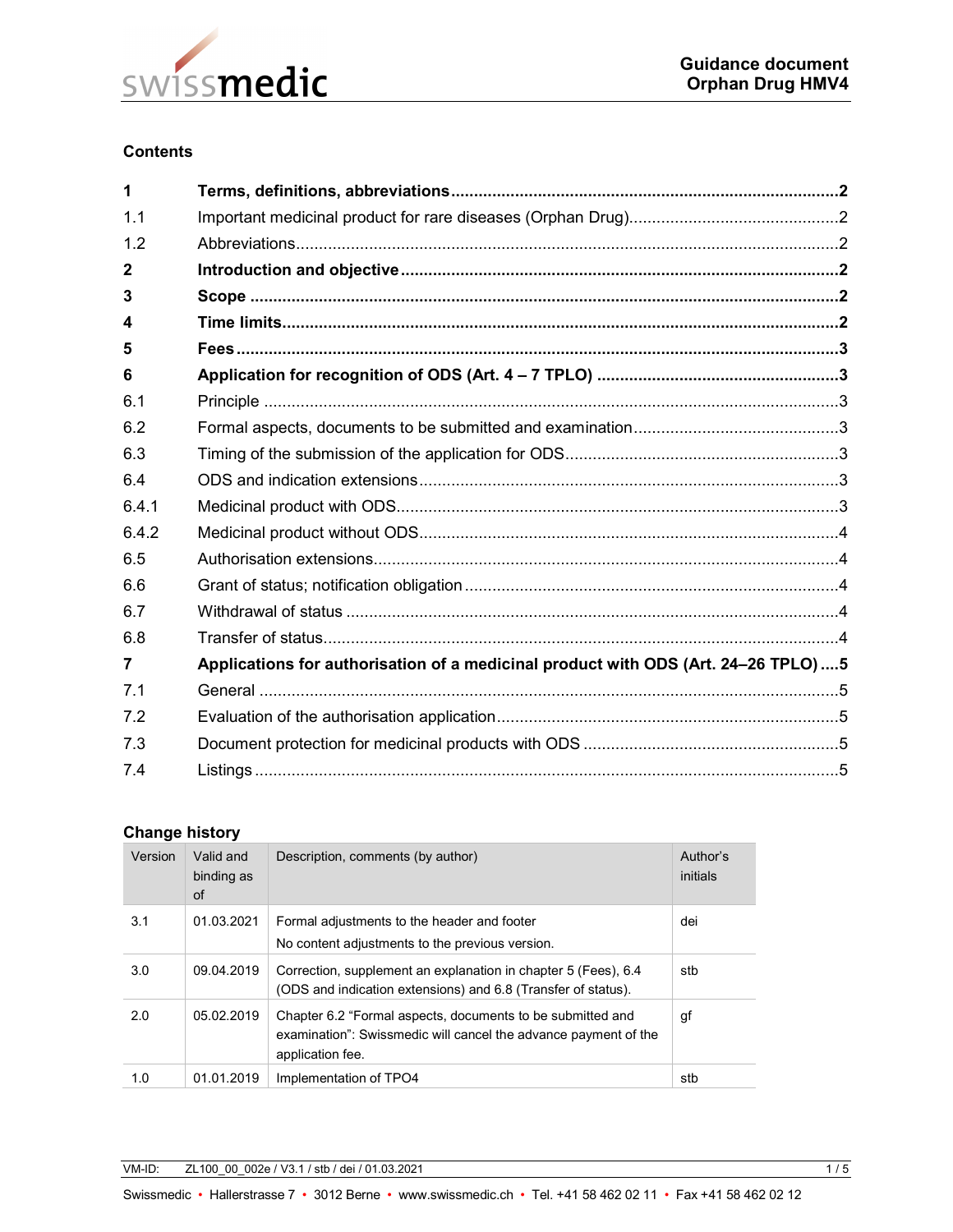

# **1 Terms, definitions, abbreviations**

## **1.1 Important medicinal product for rare diseases (Orphan Drug)**

A human medicinal product which has been demonstrated to:

- identify, prevent or treat a life-threatening or chronic debilitating disease which, at the time the application is submitted, affects no more than 5 in 10,000 people in Switzerland (Art. 4 para. 1 letter a<sup>decies</sup> no. 1 TPA) or
- **EXECT** is a medicinal product / contains an active pharmaceutical ingredient which has been recognised as an important medicinal product for rare diseases in another country with equivalent medicinal product control as stipulated in Art. 13 TPA (Art. 4 para. 1 letter adecies no. 2 TPA).

#### **1.2 Abbreviations**

FeeO-Swissmedic Ordinance on the Fees charged by the Swiss Agency for Therapeutic Products of

14 September 2018 (SR 812.214.5) LoQ List of Questions NAS New Active Substance ODS Orphan Drug Status TPA Federal Act of 15 December 2000 on Medicinal Products and Medical Devices (Therapeutic Products Act, SR 812.21) TPLO Ordinance of the Swiss Agency for Therapeutic Products of 22 June 2006 on the Simplified Licensing of Therapeutic Products and the Licensing of Therapeutic Products by the Notification Procedure (SR 812.212.23)

# **2 Introduction and objective**

In accordance with Art. 14 para. 1 letter f TPA, important medicinal products for rare diseases are eligible for the simplified authorisation procedure. The relevant provisions for implementation are laid down in the TPLO. A distinction is made therein between recognition of the status as an important medicinal product for rare diseases (Art. 4 - 7 TPLO) and the authorisation of a medicinal product that has been granted ODS by Swissmedic (Art. 24 - 26 TPLO).

Swissmedic uses this guidance document first and foremost as a resource for applying the legal provisions in a uniform and equitable manner. For applicants, the document is intended to make clear the specific requirements that must be fulfilled so that corresponding applications can be processed by Swissmedic as quickly and efficiently as possible.

Section 6 of the guidance document describes various aspects relating to ODS (requirements relating to an application for ODS, recognition, transfer and withdrawal of ODS, etc.); section 7 contains information about applications for authorisation of medicinal products with ODS to treat rare diseases.

# **3 Scope**

The explanations in this guidance document apply only to human medicinal products.

# **4 Time limits**

The processing times stated in the guidance document *Time limits for authorisation applications HMV4* apply both to applications for ODS and associated applications for authorisation of medicinal products.

Applications for authorisation of medicinal products with ODS will be given priority.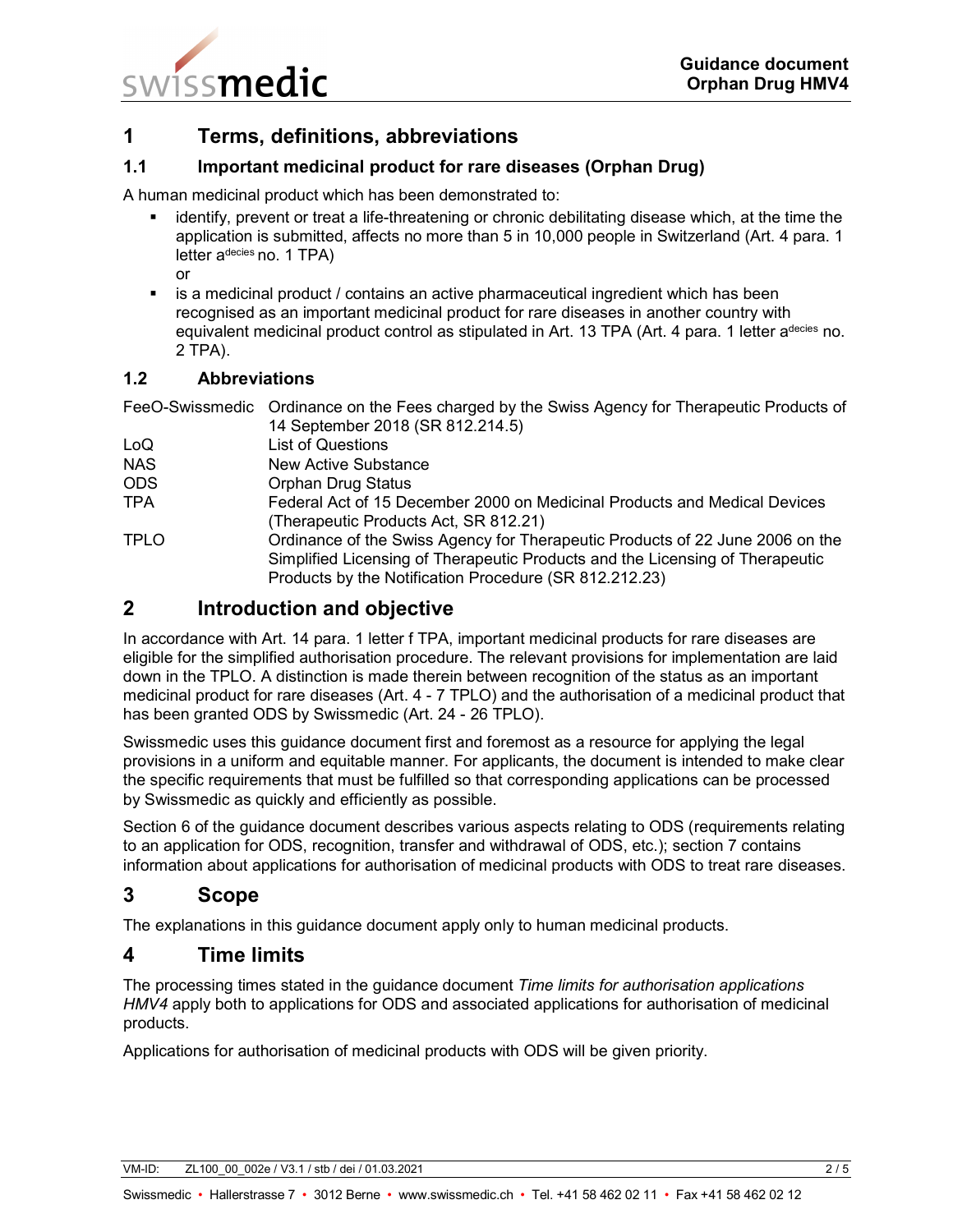

# **5 Fees**

The fees stated in FeeO-Swissmedic. The flat-rate fees for the new authorisation application of medicinal products with orphan drug status are waived in accordance with Art. 9 letter a FeeO-Swissmedic.

# **6 Application for recognition of ODS (Art. 4 – 7 TPLO)**

## **6.1 Principle**

A human medicinal product is granted the status of important medicinal product for rare diseases (Orphan Drug) on application if the applicant can demonstrate that the medicinal product meets the criteria in accordance with Art. 4 para. 1 letter adecies TPA (Art. 4 TPLO).

The criterion for the rarity of the disease always applies to the disease in its entirety, including all stages of it, and not to an isolated stage in the course of the disease or to a sub-group defined by molecular genetic markers, unless the subgroup is so limited as a result of another medical condition that it is recognised and classified as a separate disease. A sub-group (e.g. Her-2 positive breast cancer) does not qualify as an independent, rare disease; neither, for example, does the restriction of an indication to second-line treatment.

## **6.2 Formal aspects, documents to be submitted and examination**

Unlike applications for authorisation, applicants do not have to have a manufacturing, import or wholesale trading licence at the time they submit their application for recognition of ODS. Neither do they have to have registered offices in Switzerland; in such cases an invoice address as well as a Swiss address for postal deliveries must be provided.

The application for recognition of ODS must be accompanied by scientific documentation demonstrating that the medicinal product fulfils the criteria as laid down in Art. 4 para. 1 and 2 TPLO. If the applicant is applying for recognition of ODS on the basis of recognition in a country with comparable medicinal product control as stipulated in Art. 13 TPA, all the administrative and scientific documentation submitted to the foreign authority in order to gain recognition of ODS must be submitted to this authority, as must a copy of the official decision by the foreign medicinal products authority granting the *Orphan Drug Designation*. If this status was granted in more than one country with a comparable control system for medicinal products, Swissmedic requires the status decisions of all the authorities concerned. However, the administrative and scientific documentation only need be submitted for the reference authority. In addition, documentary evidence must be provided that the medicinal product that is the subject of the application for ODS is identical to (or contains the same active substance as) the medicinal product (or active substance) that is recognised abroad as an orphan drug.

# **6.3 Timing of the submission of the application for ODS**

The applicant may decide whether to submit the application for recognition of ODS either in advance of the authorisation application, simultaneously, or after the authorisation has been granted (Art. 4 para. 3 TPLO). The application for ODS is processed independently of the authorisation application. Since the processing times for the application for ODS are shorter than those for processing the authorisation, the status may be recognised before authorisation is granted.

## **6.4 ODS and indication extensions**

Additional indications for medicinal products with/without ODS can be authorised in the following situations and subject to the rules described:

## **6.4.1 Medicinal product with ODS**

Case 1):

The disease underlying the new additional indication fulfils the criteria for ODS in accordance with Art. 4 para. 1 and 2 TPLO. In addition to the application for recognition of ODS for the disease underlying the additional indication, an application for an indication extension (major variation, type II) must also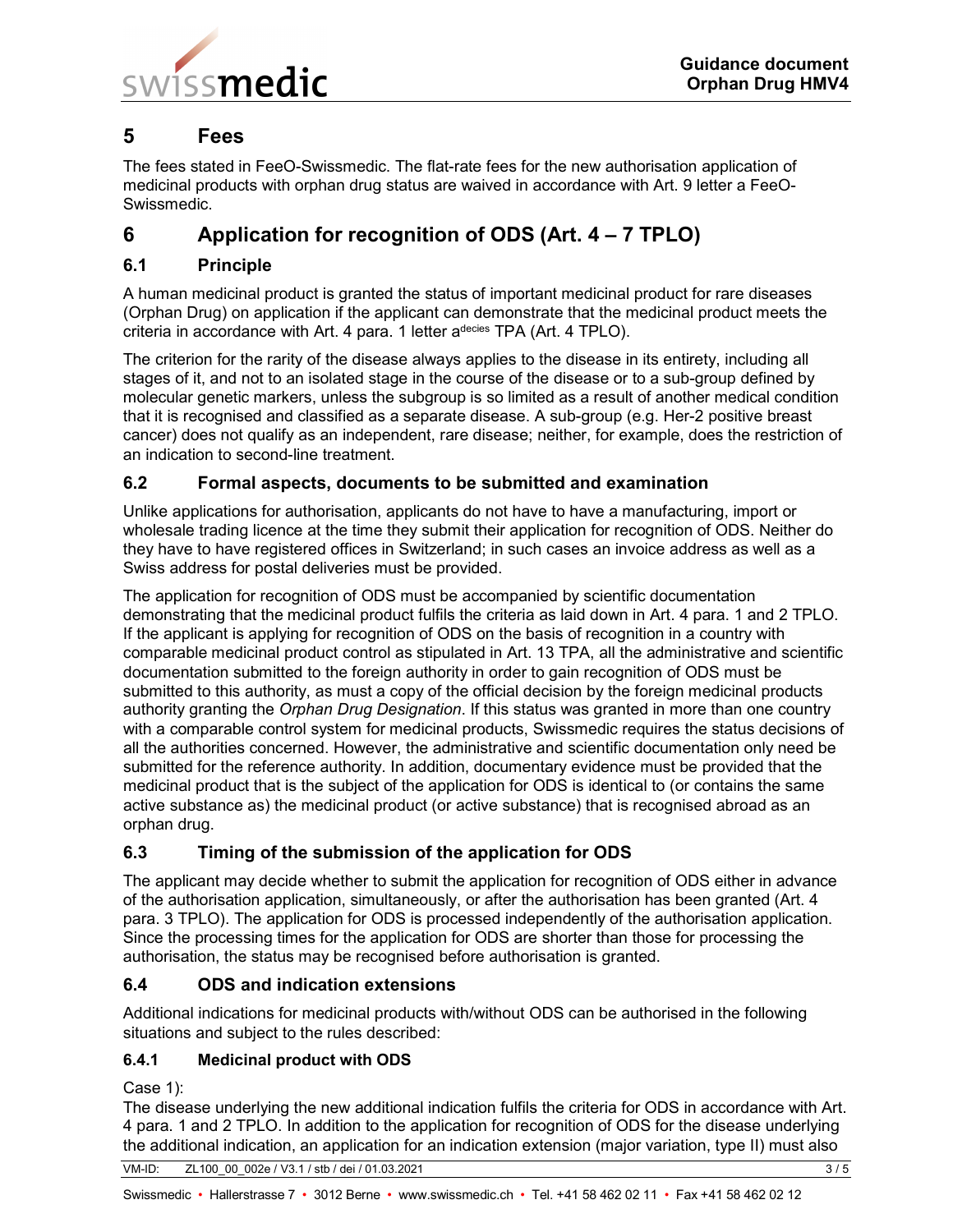

be submitted. The name of the medicinal product and the authorisation number can stay the same. The medicinal product retains ODS.

#### Case 2):

The disease underlying the new additional indication **does not** fulfil the criteria for ODS in accordance with Art.4 para. 1 and 2 TPLO. Two options are available:

- a) The new indication (not uncommon) is added to the existing medicinal product and the medicinal product loses ODS or
- b) The medicinal product with the indication(s) which has/have already been authorised (uncommon) retains ODS and a new, separate medicinal product with the new indication (not uncommon) is authorised independently (without ODS) as a KAS with innovation.

#### **6.4.2 Medicinal product without ODS**

If an application is to be made for a new, additional indication for a rare disease for an already authorised medicinal product **without ODS**, an application for recognition of ODS must be submitted for the new indication. The authorisation holder must submit an application for authorisation of a medicinal product (KAS) with innovation that covers solely the indication for the rare disease (Art. 24 para.2 TPLO). This product will be given a new name, a new authorisation number and the corresponding document protection.

#### **6.5 Authorisation extensions**

For a new dosage form of an already authorised medicinal product with ODS, submission of a separate application for recognition of ODS is not required. The cover letter accompanying the authorisation application for the new dosage form should, however, refer to the ODS of the already authorised dosage form.

#### **6.6 Grant of status; notification obligation**

Swissmedic grants ODS if the requirements stipulated in Art. 4 TPLO are fulfilled. That status may be subject to restrictions and conditions. If a medicinal product has been granted ODS on the basis of this status having been granted abroad, the applicant or the authorisation holder must submit to Swissmedic all the decisions relating to this status issued by all the countries with comparable medicinal product control as stipulated in Art. 13 TPA that have granted ODS (Article 5 para. 2 TPLO). Swissmedic must be notified immediately of any changes to the status abroad (e.g. impending withdrawal, voluntary discontinuation or initiation of a review procedure).

#### **6.7 Withdrawal of status**

The ODS can be withdrawn on application or *ex officio*. If the ODS is withdrawn at the request of the applicant or authorisation holder (Art. 6 letter a TPLO), the procedure will be carried out analogously to the procedure for discontinuation of the authorisation (cf. guidance document *Renewal and discontinuation of authorisation on change of status (main authorisation/export licence) HMV4)*. If, however, the ODS is to be withdrawn because the criteria in accordance with Art. 4 TPLO are no longer fulfilled (Art. 6 letter b TPLO), Swissmedic will perform a review.

Swissmedic will withdraw the ODS if it cannot be demonstrated on request that the sum of all the authorised and requested indications with ODS for the same active substance within the same medical condition, including all the stages of the disease, affects a maximum of five per ten thousand people in Switzerland (Art. 6 letter c and d TPLO).

#### **6.8 Transfer of status**

In order to transfer the ODS to another company, the future status holder must submit a written application to Swissmedic. The application must mention the current and the new ODS holder (applicants). In addition, the following two confirmations signed by authorised signatories must be submitted: